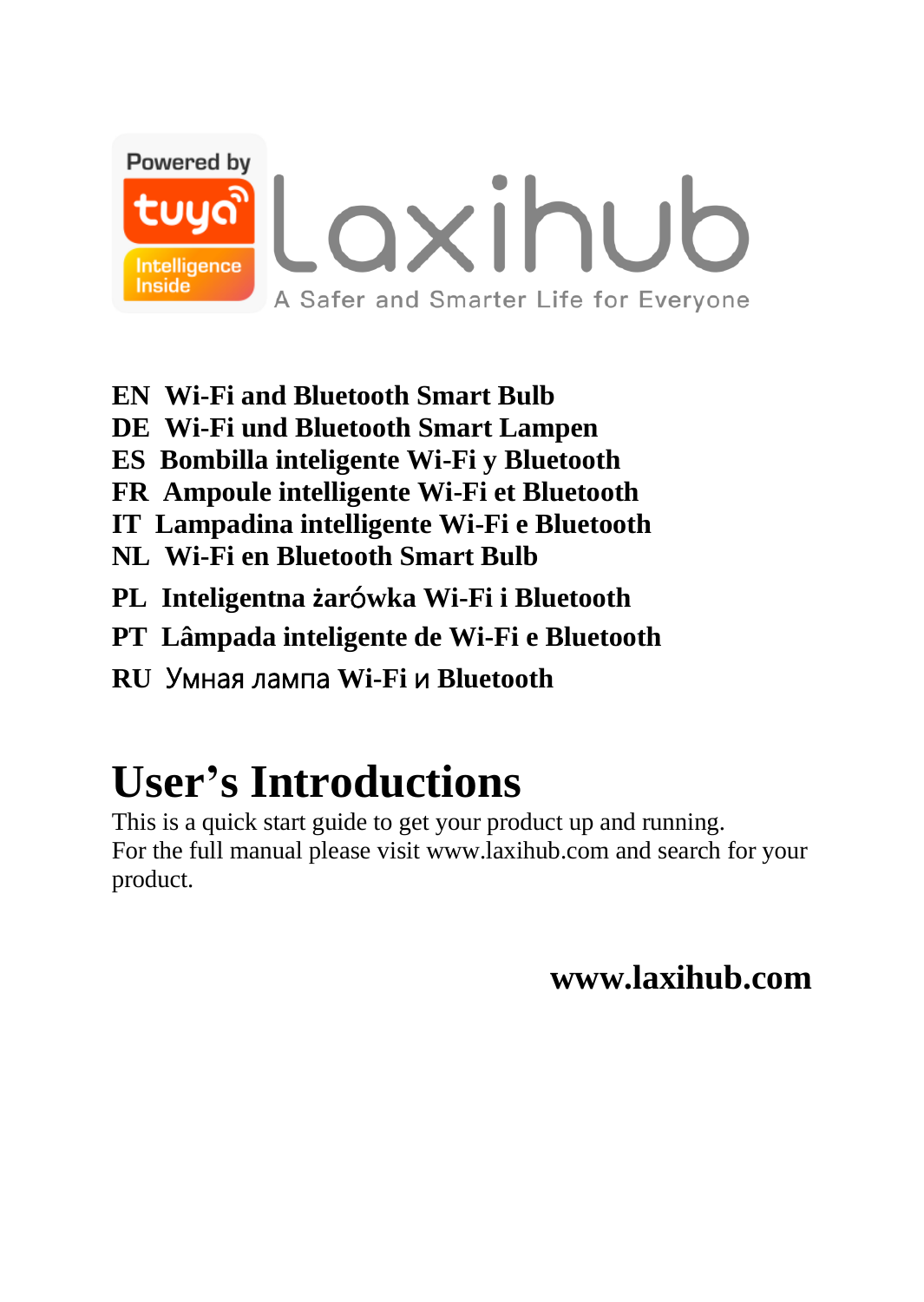Our products are compatible with both Arenti app and Smart Life app.





# **Smart Life**



# Universal for iOS and Android

| $2.37 -$                      |        | $2.43 +$                                |                                    |                          | <b>W (K)</b>                  | 2314                                                                                      | <b>WE CO PK</b> |
|-------------------------------|--------|-----------------------------------------|------------------------------------|--------------------------|-------------------------------|-------------------------------------------------------------------------------------------|-----------------|
| $\mathbf{Q}$                  | i.     | o<br>$\epsilon$                         | And Mescally Arts from<br>÷        |                          | $\Omega$                      | Conce                                                                                     |                 |
|                               |        | Privates                                | Lake Award                         |                          |                               | Select 2.4 GHz Wi-Fi Network and                                                          |                 |
| ٠<br>٠                        |        | Lup (eg)                                | ŧ                                  | ٠<br>ÿ                   | ŧ                             | enter password.<br>figure with the presentation of 240Hz.<br>Common to Jay secondar educa |                 |
|                               |        | 3. cents in concern<br><b>Assistent</b> | A Limited At<br><b>PER LOW FOR</b> | <b>Reporterad</b><br>$-$ | <b>METALES</b><br>$100 - 12$  |                                                                                           |                 |
| ALCOHOL: NOW                  |        | Stol Hype<br><b>Sopinner</b>            | w<br>٠<br><b>RAY Bry Ho</b>        | <b>FARMING</b>           |                               |                                                                                           |                 |
| <b>Sold Derrote</b>           |        | <b>Stiffen</b><br><b>Jour Avenue</b>    | pe se<br>- 35                      | " Market<br>- -          |                               |                                                                                           |                 |
|                               |        | Denutry.<br>A FINANCE                   |                                    | In a lister              |                               | U                                                                                         | ш               |
|                               |        | <b>RAIGES</b><br>d. text:               |                                    |                          |                               | <b>图 2.4c</b>                                                                             | 25.5            |
|                               |        | Siden<br>$2.421 - 1.01$                 | <b>DIGITION</b><br>in a cast of    | Driv Star<br>$-1$        | <b>DOM NOW</b><br><b>MALL</b> |                                                                                           |                 |
|                               |        | Galerie<br>Correi                       | <b>Security</b><br>19845           |                          |                               | ÷<br>hat of 1 Bulgram                                                                     | í.              |
|                               |        | <b>Barning</b>                          |                                    | Critical color           |                               | A<br>Freezow's                                                                            | w<br>co.        |
|                               |        | Staristics.<br>$\sim$                   |                                    | and the                  |                               |                                                                                           |                 |
|                               |        | $1 - 1 + 3 = 0$<br>Agentica             | Collection<br>$19.5 - 46.4$        | Gibig get<br>$-1$        | Deltra low<br>24.13           |                                                                                           | a.              |
| 岌<br>٠<br><b>STAR</b><br>3393 | ø<br>ñ | Orbert.                                 |                                    |                          |                               |                                                                                           |                 |
|                               |        |                                         |                                    |                          |                               |                                                                                           |                 |

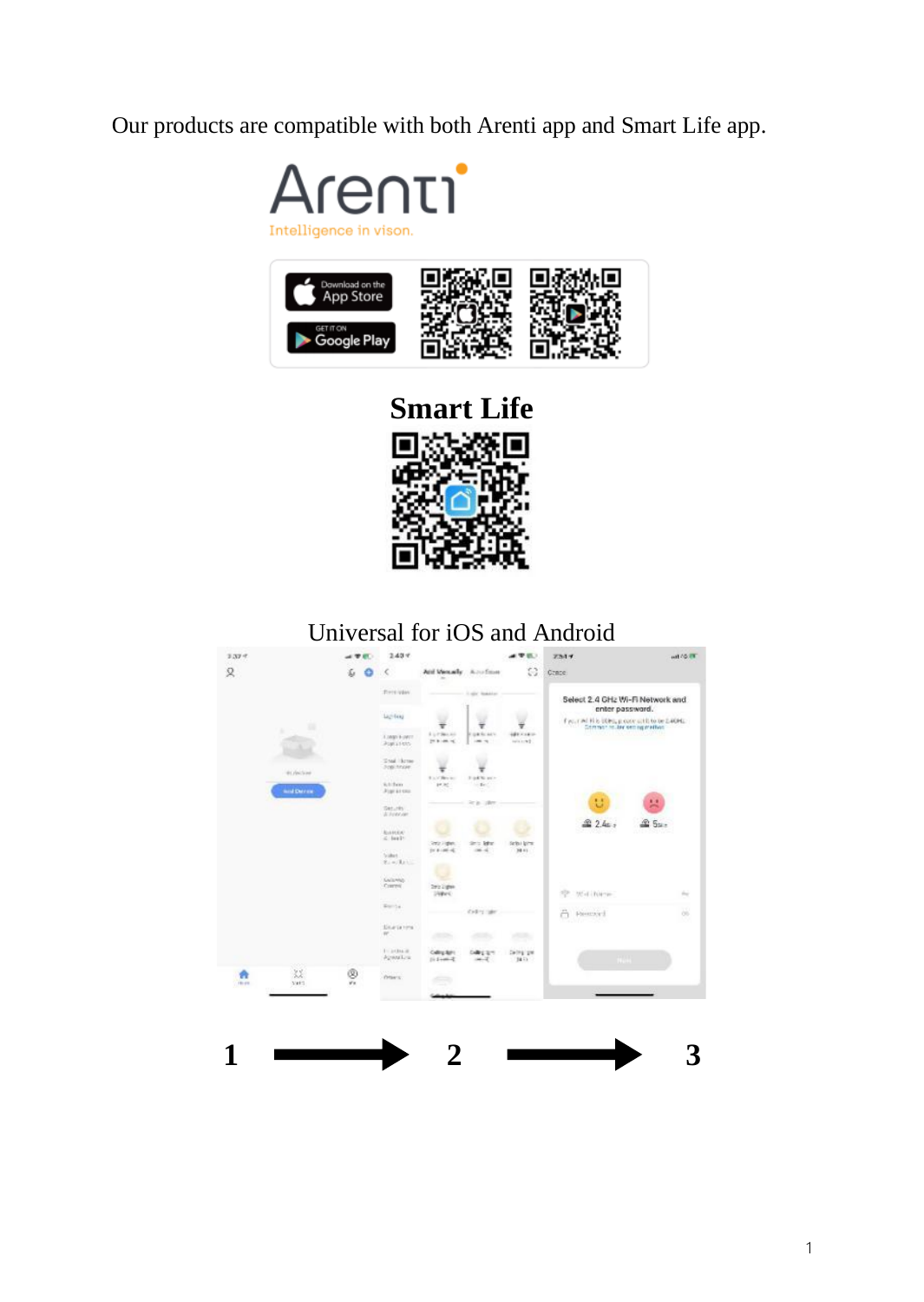# **Lighting product instructions for use Universal Edition Smart Life**

#### **Preparation for use**

- 1. Power on the lamp while ensuring that your smart phone is connected to the 2.4 GHz Wi-Fi network;
- 2. Download and open the app.

Search for "Smart Life" in the App Store or scan the QR code below or on the package to download and install the app.

Tap the "Sign Up" button to register if you download it for the first time. If you already have an account, tap the "Log In" button.

#### **Device Network configuration**

- 1. Open the Smart Life app and access the "Home" page. Tap the "+" mark in the upper right corner of the page.
- 2. Select "Lighting" on the device list page.
- 3. Two configuration modes are available for connection: EZ mode and AP mode.
- 1) EZ Mode

Ensure the light flashes quickly (twice a second). This indicates that the lamp is in configuration mode. Press the lamp switch 3 times (on-off-on-off-on) until the light flashes quickly. Tap the "Confirm indicator rapidly blink" button to start connection.

Please notice - All products are subject to change without any notice. We take reservations for errors and omissions in the manual.

### ALL RIGHTS RESERVED, COPYRIGHT LAXIHUB

Electric and electronic equipment and included batteries contains materials, components and substances that can be hazardous to your health and the environment, if the waste material (discarded electric and electronic equipment and batteries) is not handled correctly.

Electric and electronic equipment and batteries is marked with the crossed-out trash can symbol, seen above. This symbol signifies that electric and electronic equipment and batteries should not be disposed of with other household waste, but should be disposed of separately.

As the end user it is important that you submit your used batteries to the appropriate and designated facility. In this manner you make sure that the batteries are recycled in accordance with legislature and will not harm the environment.

All cities have established collection points, where electric and electronic equipment and batteries can either be submitted free of charge at recycling stations and other collection sites, or be collected from the households. Additional information is available at the technical department of your city.

Hereby, Laxihub declares that radio equipment types are in compliance with Directive 2014/53/EU. The full text of the EU declaration of conformity is available at the following internet address: www.laxihub.com and then click the search ICON on topline of website. Write model number. Now enter product page, and red directive is found under downloads/other downloads.

Operating Frequency Range: 50/60 Hz Max Output Power:9W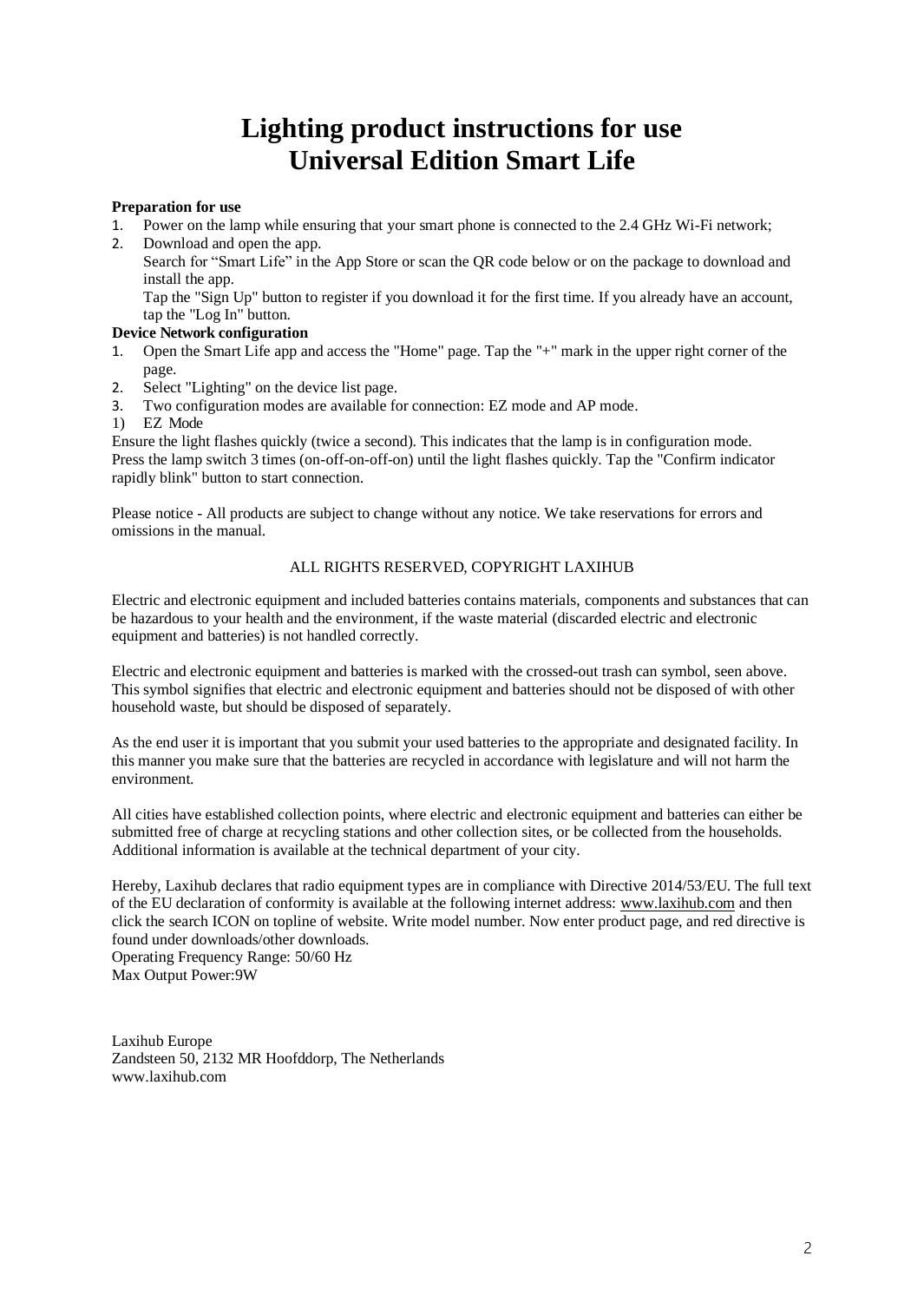# **Anleitung für die Benutzung von Beleuchtungsprodukten App Smart Life Universal Edition**

### **Vorbereiten für die Benutzung**

- 1. Schalten Sie die Lampe ein und vergewissern Sie sich, dass Ihr Smartphone mit einem 2,4-GHz-WLAN verbunden ist.
- 2. Laden Sie die App herunter und öffnen Sie sie anschließend. Suchen Sie im App Store nach " Smart Life " oder scannen Sie den nachstehenden oder den sich auf der Verpackung befindlichen Code, um die App herunterzuladen und anschließend zu installieren. Tippen Sie auf die Schaltfläche "Erstellen eines neuen Kontos", wenn Sie diese App zum ersten Mal heruntergeladen haben. Wenn Sie bereits ein Konto besitzen, dann tippen Sie auf die Schaltfläche "Ein vorhandenes Konto verwenden".

### **Gerätenetzwerkeinrichtung**

- 1. Öffnen Sie die App Smart Life und wechseln Sie dann zur Seite "Home". Tippen Sie auf das "+"-Symbol in der rechten oberen Ecke dieser Seite.
- 2. Wählen Sie aus der Geräteliste dieser Seite "Beleuchtung" aus.
- 3. Für die Verbindung stehen Ihnen zwei Einrichtungsmodi zur Verfügung: EZ-Modus und AP-Modus.
- 1) EZ-Modus

Vergewissern Sie sich, dass die Lampe schnell (2 Mal pro Sekunde) blinkt. Hierdurch wird angezeigt, dass sich die Lampe im Konfigurationsmodus befindet.

Drücken Sie den Lampenschalter 3 Mal (ein – aus – ein – aus – ein) solange, bis die Lampe schnell blinkt. Tippen Sie auf die Schaltfläche "Nächster Schritt", um die Verbindung herzustellen.

Bitte beachten – Alle Produkte können stillschweigend geändert werden. Irrtümer und Auslassungen in der Bedienungsanleitung vorbehalten.

#### ALLE RECHTE VORBEHALTEN, URHEBERRECHTE LAXIHUB

Elektrische und elektronische Geräte sowie Batterien enthalten Materialien, Komponenten und Substanzen, welche für Sie und Ihre Umwelt schädlich sein können, sofern die Abfallmaterialien (entsorgte elektrische und elektronische Altgeräte sowie Batterien) nicht korrekt gehandhabt werden.

Elektrische und elektronische Geräte und Batterien sind mit dem durchgestrichenen Mülltonnensymbol gekennzeichnet, wie oben dargestellt. Dieses Symbol bedeutet, dass elektrische und elektronische Altgeräte sowie Batterien nicht mit dem Hausmüll entsorgt werden dürfen, sondern separat zu entsorgen sind.

Als Endverbraucher ist es notwendig, dass Sie Ihre erschöpften Batterien bei den entsprechenden Sammelstellen abgeben. Auf diese Weise stellen Sie sicher, dass die Batterien entsprechend der Gesetzgebung recycelt werden und keine Umweltschäden verursachen.

Alle Städte und Gemeinden haben Sammelstellen eingerichtet, an denen elektrische und elektronische Altgeräte sowie Batterien kostenfrei zum Recycling abgegeben werden können oder die sie von den Haushalten einsammeln. Weitere Informationen erhalten Sie bei der Umweltbehörde Ihrer Gemeinde.

Hiermit erklärt Laxihub, dass der Funkanlagentyp der Richtlinie 2014/53/EU entspricht. Der vollständige Text der EU-Konformitätserklärung ist unter der folgenden Internetadresse verfügbar: www.laxihub.com und klicken Sie dann auf das SYMBOL Suche in der obersten Leiste der Webseite. Geben Sie die Modellnummer ein. Sie gelangen nun zur Produktseite, auf der Sie die Richtlinie 2014/53/EU unter "downloads/other downloads" finden können. Betriebsfrequenzbereich: 50/60 Hz Max. Ausgangsleistung:9W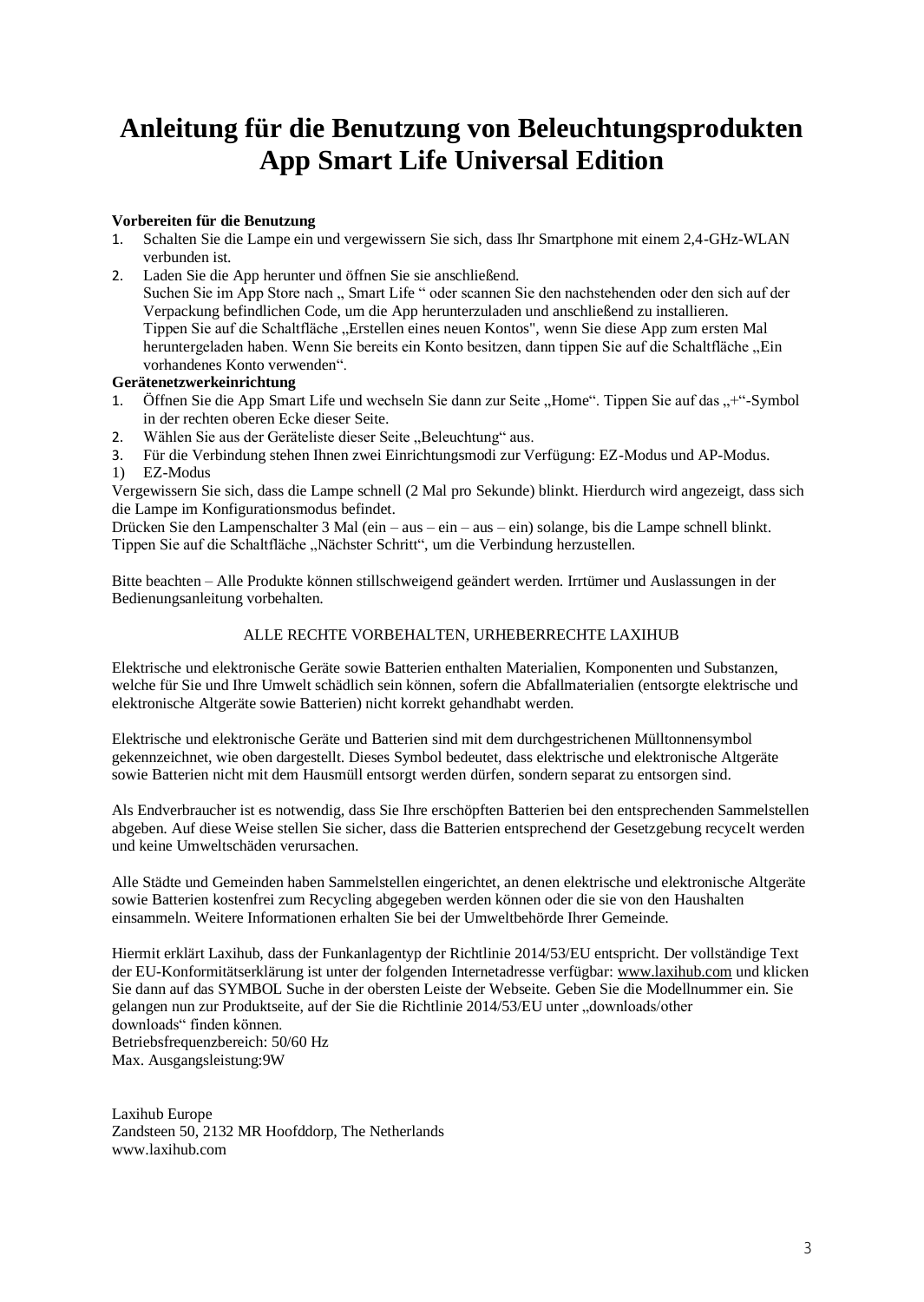# **Instrucciones de uso del producto de iluminación Edición universal de la aplicación Smart Life**

#### **Preparación para su uso**

- 1. Encienda la lámpara a la vez que se asegura que su smartphone está conectado a la red Wi-Fi 2.4 GHz;
- 2. Descargue y abra la aplicación. Busque "Smart Life" en la App Store o escanee el código QR que aparece debajo o en el paquete para descargar e instalar la aplicación. Toque en el botón "Crear cuenta nueva" para registrarse si lo descarga por primera vez. Si ya dispone de una cuenta, toque en el botón "Iniciar sesión con cuenta existente".

# **Configuración de la red de dispositivos**

- 1. Abra la aplicación Smart Life y acceda a la página "Home". Toque en la marca "+" situada en la esquina superior derecha de la página.
- 2. Seleccione "Iluminación" en la página de la lista de dispositivos.
- 3. Dispone de dos modos de configuración para la conexión: Modo EZ y modo AP.
- 1) Modo EZ

Asegúrese de que la luz parpadea rápidamente (dos veces por segundo). Esto indica que la lámpara está en modo configuración.

Pulse el interruptor de la lámpara 3 veces (conectado-desconectado- conectado-desconectado-conectado) hasta que la luz parpadee rápidamente. Toque en el botón "la luz de confirmación en el flash" para iniciar la conexión.

Aviso - Todos los productos pueden estar sujetos a cambios técnicos sin previo aviso. Además, nos reservamos el derecho de corregir errores y omisiones en el manual.

### TODOS LOS DERECHOS RESERVADOS, COPYRIGHT LAXIHUB

Los equipos eléctricos y electrónicos, y las pilas o baterías incluidas, contienen materiales, componentes y sustancias que pueden ser perjudiciales para su salud y para el medio ambiente si el material de desecho (equipos eléctricos y electrónicos y baterías) no se manipula correctamente.

El equipo eléctrico y electrónico y las pilas aparecen marcadas con un símbolo de un cubo de basura tachado, véase arriba. Este símbolo indica que los equipos eléctricos y electrónicos y sus pilas o baterías no deben ser eliminados con el resto de residuos domésticos, sino que deben eliminarse por separado.

Como usuario final, es importante que usted remita las pilas o baterías usadas al centro adecuado de recogida. De esta manera se asegurará de que las pilas y baterías se reciclan según la legislación y no dañarán el medio ambiente.

Todas las ciudades tienen establecidos puntos de recogida en los que puede depositar los equipos eléctricos y electrónicos y sus pilas o baterías gratuitamente, o solicitar que los recojan en su hogar. Puede obtener información adicional en el departamento técnico de su ciudad.

Por la presente, Laxihub declara que el tipo de equipo radioeléctrico tipo es conforme con la Directiva 2014/53/EU. El texto completo de la declaración de conformidad de la UE está disponible en la siguiente dirección de Internet: www.laxihub.com y posteriormente busque el ICONO situado en la línea superior de la página. Escriba el número de modelo. Ahora entre en la página del producto, y la directiva roja se encuentra bajo descarga / otras descargas.

Rango de funcionamiento del alcance de frecuencia: 50/60 Hz Potencia de salida máxima:9W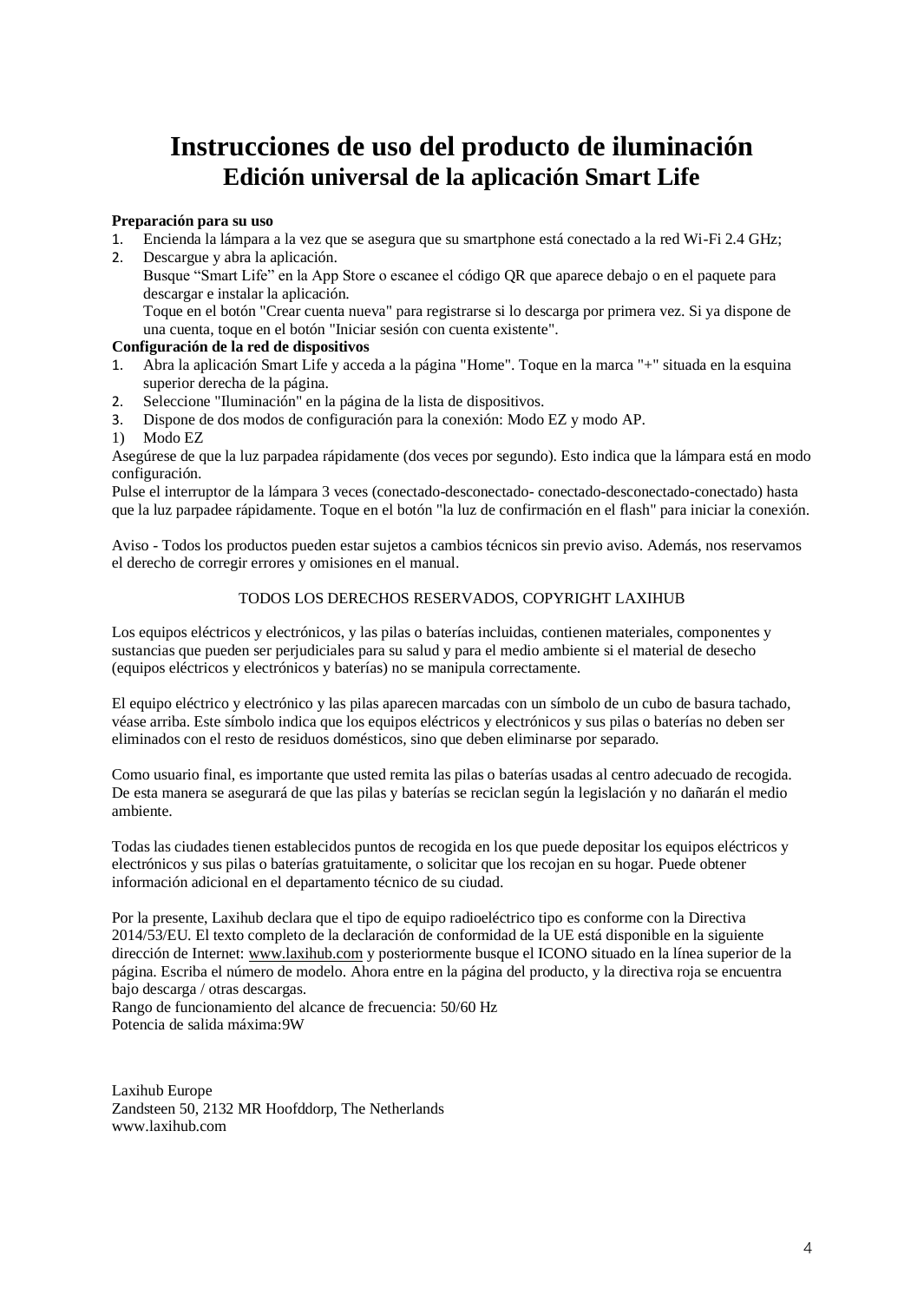# **Instructions d'utilisation de produit d'éclairage Version universelle de l'application Smart Life**

### **Préparations pour l'utilisation**

- 1. Allumez la lampe tout en ayant votre smartphone connecté au réseau Wi-Fi 2,4 GHz
- 2. Téléchargez et lancez l'application.
- Recherchez «Smart Life » dans App Store ou scannez le code QR ci-dessous ou sur l'emballage pour télécharger et installer l'application.

Appuyez sur le bouton «Enregistrer» pour vous inscrire si vous la téléchargez pour la première fois. Si vous avez déjà un compte, appuyez sur le bouton «Connectez-vous».

# **Configuration de réseau**

- 1. Lancez l'application Smart Life Smart Living et accédez à la page «Home». Appuyez sur le signe «+» dans le coin supérieur droit de la page.
- 2. Sélectionnez «Éclairage» sur la page liste d'appareils.
- 3. Deux modes de configuration sont disponibles pour la connexion: Mode EZ et mode PA.
- 1) Mode EZ

Assurez-vous que le témoin clignote rapidement (deux fois par seconde). Cela indique que la lampe est en mode configuration.

Appuyez sur l'interrupteur de la lampe 3 fois (activé-désactivé-activé-désactivé-activé) jusqu'à ce que le témoin se mette à clignoter rapidement. Appuyez sur le bouton «Voyant de confirmation dans le flash»pour lancer la connexion.

Remarque - Tous les produits sont susceptibles d'être modifiés sans préavis. Ce document est établi sous toute réserve d'erreur et d'omission.

#### TOUS DROITS RÉSERVÉS, COPYRIGHT LAXIHUB

Les appareils électriques et électroniques et les batteries contiennent des matériaux, composants et substances qui peuvent nuire à votre santé et à l'environnement si ces déchets ne sont pas traités de façon appropriée.

Les appareils électriques et électroniques, ainsi que les piles, sont marqués du symbole d'une poubelle barrée, comme illustré ci-dessus. Ce symbole indique que les appareils électriques et électroniques et les batteries doivent être collectés et jetés séparément des ordures ménagères.

En tant qu'utilisateur final, il est important que vous jetiez les batteries usagées dans des centres de collecte appropriés. En mettant au rebut les batteries pour être recyclées conformément à la règlementation, vous contribuez à préserver l'environnement.

Des points de collecte existent dans toutes les villes où des appareils électriques et électroniques et des batteries peuvent être déposés sans frais en vue de leur recyclage. Vous pouvez obtenir des informations supplémentaires auprès des autorités locales de la ville.

Par la présente, Laxihub déclare que l'équipement radioélectrique du type sont conforme à la directive 2014/53/EU. Le texte intégral de la déclaration de conformité UE est disponible à l'adresse Internet suivante : www.laxihub.com, et cliquez sur l'icône de recherche situé en haut de la page. Numéro de modèle. Entrer dansAllez à la page du produit, les directives se trouvent dans Téléchargements/ Autres téléchargements. Plage de fréquence de fonctionnement : 50/60 Hz Puissance de sortie maximale :9W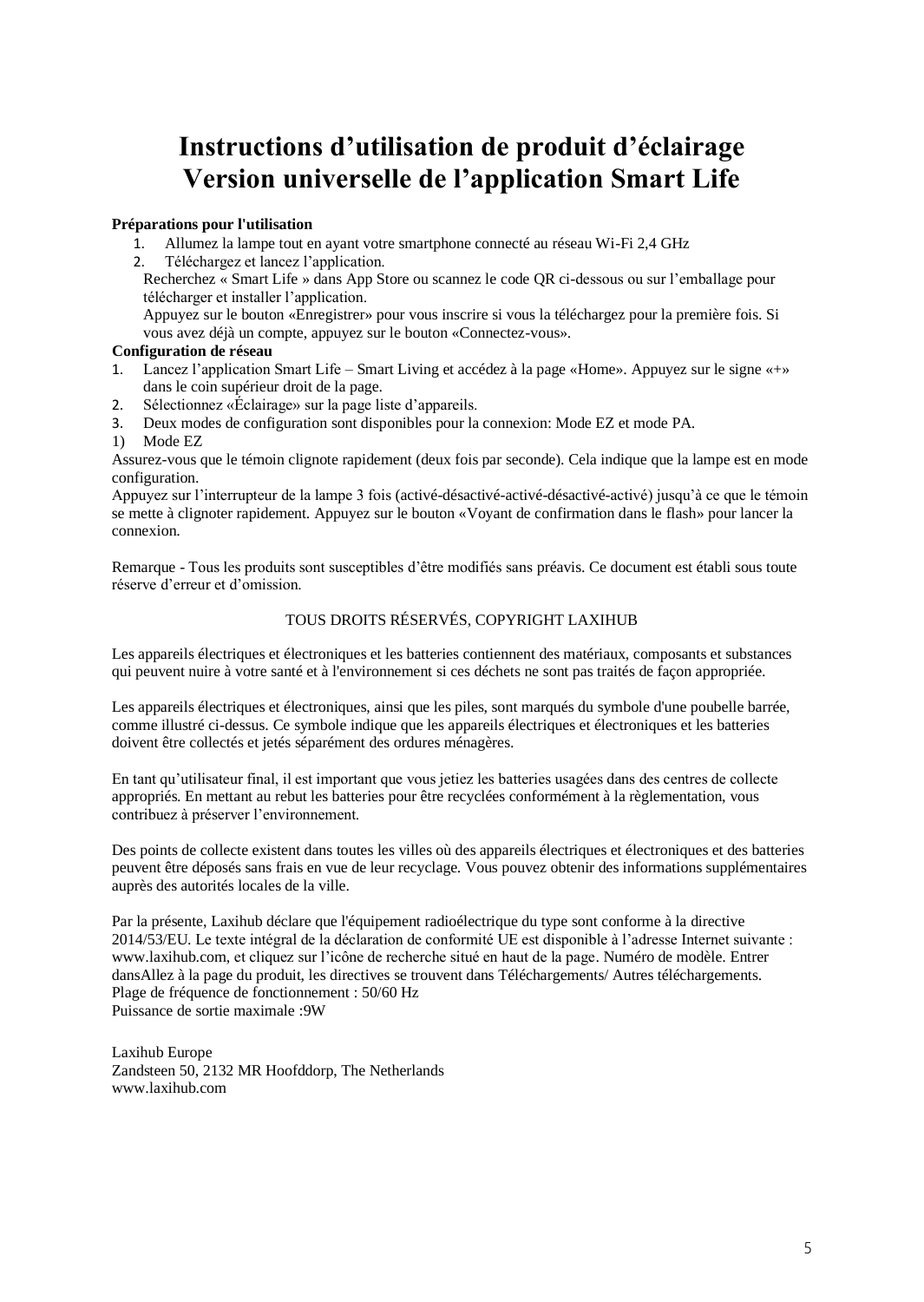# **Istruzioni per l'uso del prodotto di illuminazione App Smart Life Universal Edition**

#### **Preparazione per l'uso**

- 1. Accendere la lampada mentre ci si assicura che il proprio smartphone sia connesso alla rete Wi-Fi 2.4 GHz;
- 2. Scaricare e aprire l'app.

Ricercare "Smart Life " nell'App Store o scansire il codice QR seguente o sulla confezione per scaricare e installare l'app.

Toccare il pulsante "Creare Un Nuovo Account" per registrare se la si è scaricata per la prima volta. Se si possiede già un account, toccare il pulsante "Effettua il login utilizzando un account esistente".

### **Configurazione rete dispositivo**

- 1. Aprire l'app Smart Life e accedere alla pagina "Home". Toccare "+" nell'angolo in alto a destra della pagina.
- 2. Selezionare "illuminazione" sulla pagina dell'elenco dei dispositivi.
- 3. Per la connessione ci sono due configurazioni disponibili: Modalità EZ e modalità AP.
- 1) Modalità EZ

Assicurarsi che la luce lampeggi rapidamente (due volte al secondo). Ciò indica che la lampada è in modalità di configurazione.

Premere 3 volte l'interruttore della lampada (on-off-on-off-on) fino a quando la luce lampeggia rapidamente. Toccare il pulsante "Conferma che l'indicatore led lampeggi velocemente" per avviare la connessione.

Nota: tutti i prodotti sono soggetti a modifiche senza preavviso. Non ci riteniamo responsabili di errori e omissioni nel manuale.

### TUTTI I DIRITTI RISERVATI, COPYRIGHT LAXIHUB

Le apparecchiature elettriche ed elettroniche e le batterie incluse contengono materiali, componenti e sostanze che possono essere pericolose per la salute e per l'ambiente nel caso in cui il materiale di scarto (apparecchiature elettriche ed elettroniche e batterie) non venisse gestito correttamente.

Le apparecchiature elettriche o elettroniche e le batterie sono contrassegnate dal simbolo del cestino dei rifiuti barrato che vedete a fianco. Questo simbolo indica che le apparecchiature elettriche ed elettroniche e le batterie devono essere smaltite separatamente e non con gli altri rifiuti domestici.

È importante conferire le batterie usate alle strutture appropriate e designate. In questo modo le batterie saranno riciclate secondo la normativa e non danneggeranno l'ambiente.

Tutte le città hanno creato sistemi di riciclaggio, di smaltimento o di raccolta porta a porta attraverso cui è possibile conferire gratuitamente le apparecchiature elettriche ed elettroniche e le batterie. Ulteriori informazioni sono disponibili presso l'ufficio tecnico municipale.

Con la presente, Laxihub dichiara che il tipo di apparecchiatura radio è conforme alla direttiva 2014/53/UE. Il testo completo della dichiarazione di conformità EU è disponibile al seguente indirizzo Internet: www.laxihub.com quindi fare clic sull'icona di ricerca nella parte superiore del sito Web. Scrivere il numero di modello. Ora inserire la pagina del prodotto: la direttiva RED si trova sotto download/altri download. Intervallo di frequenze operative: 50/60 Hz Potenza massima in uscita:9W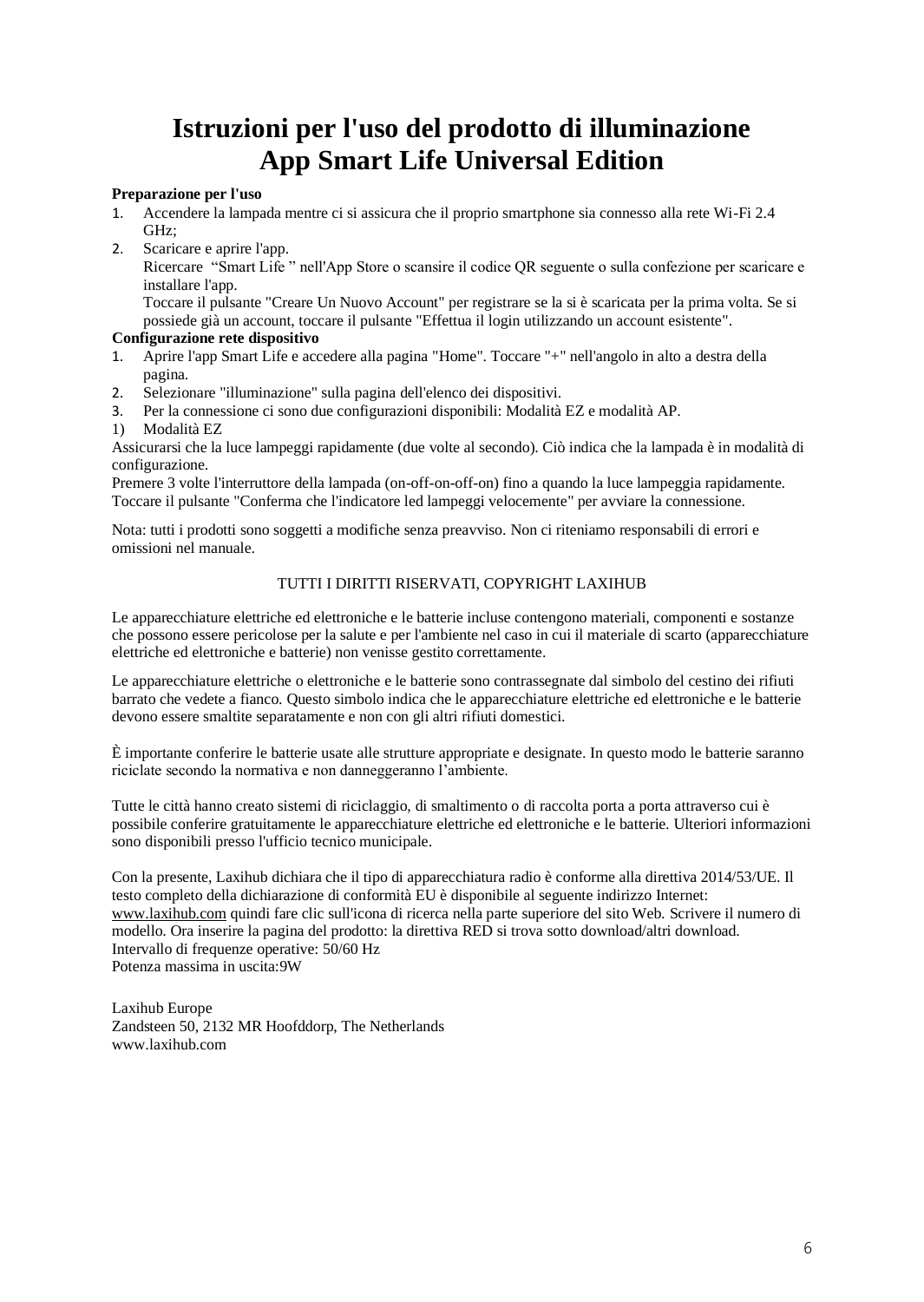# **Gebruiksaanwijzingen verlichtingsproduct Universele Uitgave Smart Life App**

#### **Voorbereiding**

- 1. Schakel de lamp in terwijl u ervoor zorgt dat uw smartphone verbonden is met het 2,4 GHz WiFi-netwerk;
- 2. Download en open de app. Zoek naar "Smart Life" in de App Store of scan de QR-code hieronder of op de verpakking om de app te downloaden en installeren.

Druk op de toets "Nieuw account" om te registreren als dit uw eerste download is. Druk op de toets "Inloggen met een bestaand account" als u al een account hebt.

#### **Netwerkconfiguratie voor het apparaat**

- 1. Open de Smart Life -app en ga naar de pagina "Home". Druk op het teken "+" rechtsboven in de hoek van de pagina.
- 2. Selecteer "Verlichting" op de pagina met de apparatenlijst.
- 3. Er zijn twee configuratiemodi beschikbaar voor de verbinding: EZ-modus en AP-modus.
- 1) EZ-modus

Controleer of het lampje snel knippert (tweemaal per seconde). Dit betekent dat de lamp op de configuratiemodus is geschakeld.

Druk 3 keer op de lampschakelaar (aan-uit-aan-uit-aan) totdat het lampje snel begint te knipperen. Druk op de toets "Bevestiing licht in de flitser" om de verbinding te starten.

Technische wijzigingen kunnen zonder voorafgaande kennisgeving worden gewijzigd. Fouten en weglatingen in de handleiding zijn voorbehouden.

### ALLE RECHTEN VOORBEHOUDEN, AUTEURSRECHT LAXIHUB

Elektrische en elektronische apparatuur en de inbegrepen batterijen bevatten materialen, componenten en stoffen die schadelijk kunnen zijn voor uw gezondheid en het milieu, indien de afvalproducten (afgedankte elektrische en elektronische apparatuur en batterijen) niet correct worden verwerkt.

Elektrische en elektronische apparatuur en batterijen zijn gemarkeerd met het doorgekruiste afvalbaksymbool, zoals hierboven afgebeeld. Dit symbool is bestemd de gebruiker er op te wijzen dat elektrische en elektronische apparatuur en batterijen niet als normaal huishoudelijk afval afgedankt dienen te worden, maar gescheiden moeten worden ingezameld.

Als eindgebruiker is het belangrijk dat u uw verbruikte batterijen inlevert bij een geschikte en speciaal daarvoor bestemde faciliteit. Op deze manier is het gegarandeerd dat de batterijen worden hergebruikt in overeenstemming met de wetgeving en het milieu niet aantasten.

Alle plaatsen hebben specifieke inzamelpunten, waar elektrische of elektronische apparatuur en batterijen kosteloos ingeleverd kunnen worden op recyclestations of andere inzamellocaties. In bepaalde gevallen kan het afval ook aan huis worden opgehaald. Vraag om meer informatie bij uw plaatselijke autoriteiten.

Hierbij verklaar ik, Laxihub, dat het type radioapparatuur conform is met Richtlijn 2014/53/EU. De volledige tekst van de EU-conformiteitsverklaring kan worden geraadpleegd op het volgende internetadres: www.laxihub.com en klik vervolgens op het zoekicoontje op de bovenste regel van de website. Type het modelnummer. Open nu de productpagina en de rode richtlijn is te vinden onder downloads/overige downloads. Frequentiebereik: 50/60 Hz Totaal uitgangsvermogen:9W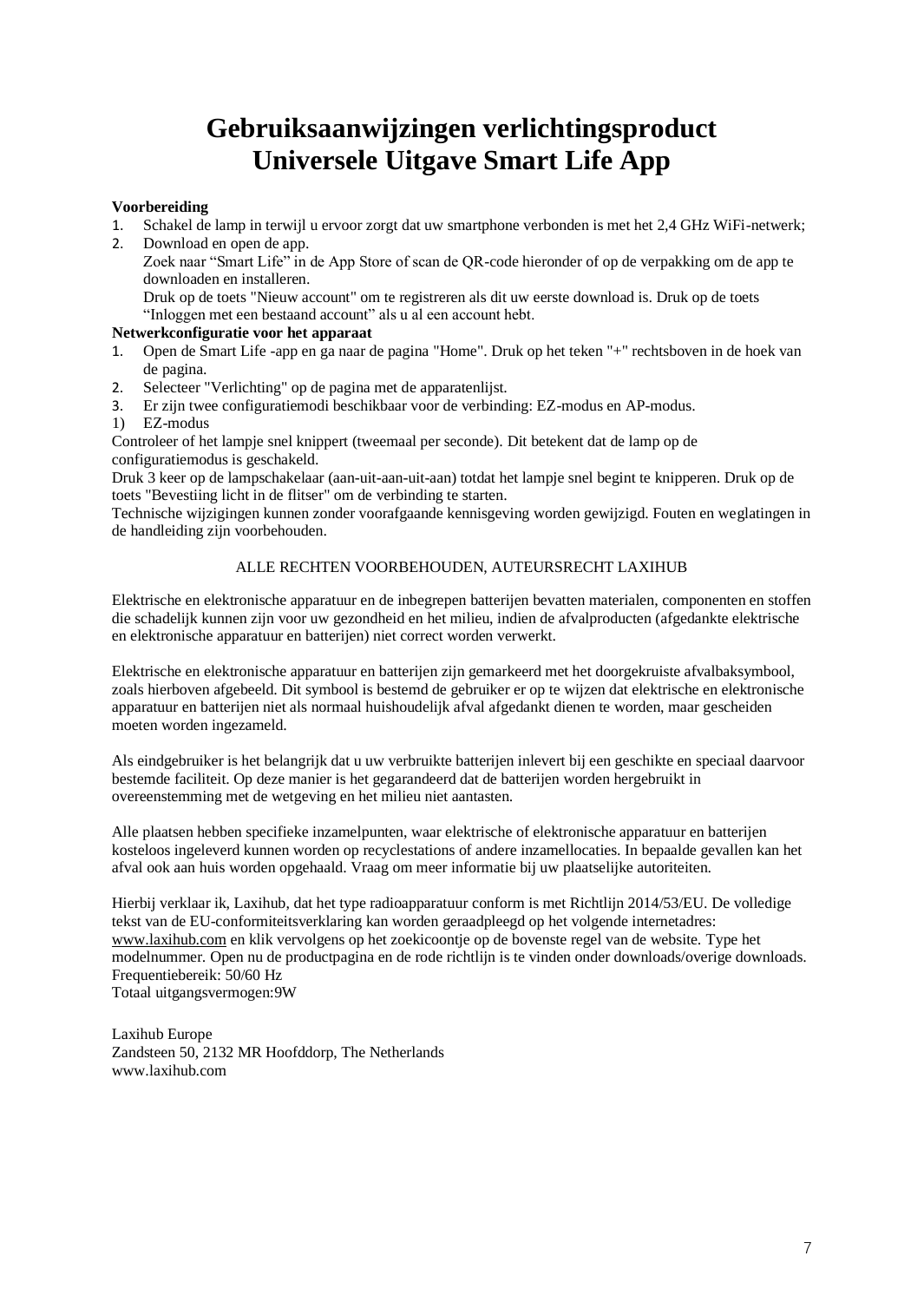# **Instrukcja obsługi produktów oświetleniowych Uniwersalna wersja aplikacji Smart Life**

#### **Przygotowanie do użytkowania**

- 1. Włączyć światło, upewniając się, że smartfon jest połączony z siecią Wi-Fi w paśmie 2,4 GHz.
- 2. Pobrać aplikację i uruchomić ją. W sklepie z aplikacjami wyszukać frazę " Smart Life" lub zeskanować kod QR umieszczony poniżej lub na opakowaniu, aby pobrać aplikację i ją zainstalować. Dotknąć przycisku "Zarejestruj się", aby utworzyć konto, jeżeli aplikacja została pobrana po raz pierwszy. Jeżeli użytkownik ma już konto, należy dotknąć przycisku "Zaloguj się używając istniejącego konta". **Konfiguracja sieci urządzenia**
- 1. Otworzyć aplikację Smart Life i uzyskać dostęp do strony "Home". W prawym górnym rogu ekranu dotknąć znaku "+"
- 2. Na liście urządzeń wybrać pozycję "Oświetlenie".
- 3. Dostępne są dwa tryby konfiguracji połączenia: Tryb EZ i AP.
- 1) Tryb EZ

Upewnić się, że wskaźnik miga szybko (dwa razy na sekundę). Oznacza to, że światło jest w trybie konfiguracji. Nacisnąć przycisk światła trzy razy (włączyć, wyłączyć, włączyć, wyłączyć, włączyć), aż wskaźnik zacznie migać szybko. Dotknąć przycisku "Potwierdź, szybkie mruganie", aby rozpocząć nawiązywanie połączenia. Uwaga: wszystkie produkty mogą zostać zmienione bez uprzedzenia. Zastrzegamy sobie prawo do błędów i pominięć w instrukcji obsługi.

### WSZYSTKIE PRAWA ZASTRZEŻONE, COPYRIGHT LAXIHUB

Urządzenia elektryczne i elektroniczne oraz baterie zawierają materiały, komponenty i substancje, które mogą być niebezpieczne dla zdrowia i środowiska, jeśli ze zużytymi materiałami (wyrzucanymi urządzenia elektrycznymi i elektronicznymi oraz bateriami) nie postępuje się właściwie.

Urządzenia elektryczne i elektroniczne oraz baterie są oznaczone przekreślonym symbolem kosza na śmieci, patrz wyżej. Ten symbol oznacza, że urządzenia elektryczne i elektroniczne oraz baterie nie powinny być wyrzucane razem z innymi odpadami domowymi, lecz powinny być wyrzucane oddzielnie.

Użytkownicy powinni przekazywać zużyte baterie do odpowiednich, wyznaczonych punktów. Dzięki temu baterie podlegają procesowi recyklingu zgodnie z obowiązującymi przepisami i nie będą szkodzić środowisku.

We wszystkich miastach są punkty zbiórki, do których można przekazać bezpłatnie urządzenia elektryczne i elektroniczne oraz baterie do recyklingu, bądź inne miejsca zbiorki. Urządzenia i baterie mogą być też odbierane z gospodarstw domowych. Dodatkowe informacje dostępne są w urzędzie odpowiedzialnym za usuwanie odpadów.

Laxihub niniejszym oświadcza, że typ urządzenia jest zgodny z dyrektywą 2014/53/EU. Pełny tekst deklaracji zgodności UE jest dostępny pod następującym adresem internetowym: www.laxihub.com Kliknij IKONĘ wyszukiwania na górze strony. Wpisz numer modelu. Przejść na stronę produktu. Dyrektywa RED jest na stronie materiałów do pobrania/innych plików do pobrania.

Zakres częstotliwości pracy: 50/60 Hz Maks. moc wyjściowa:9W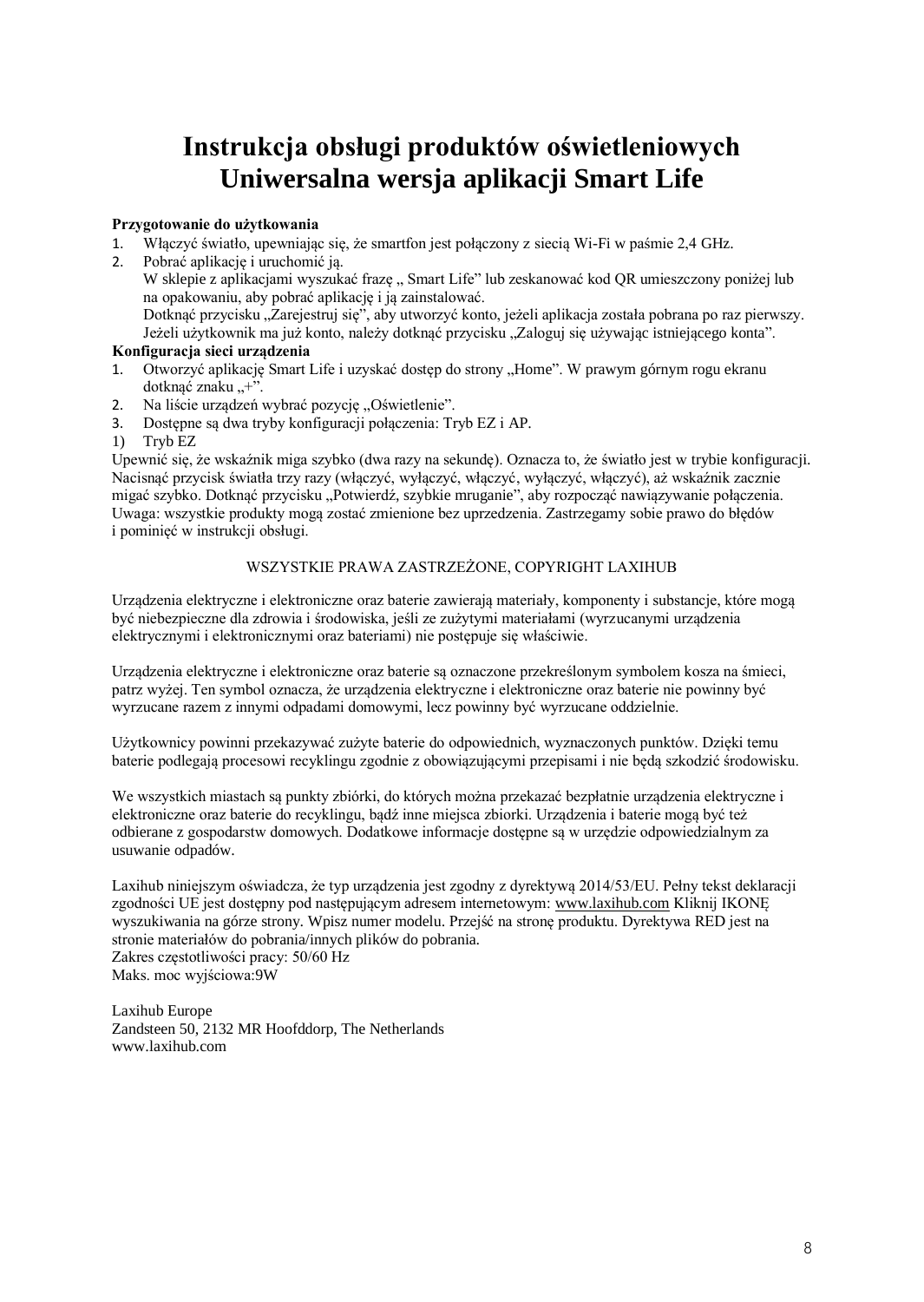# **Instruções para utilização de produtos de iluminação Aplicação Smart Life de edição universal**

### **Preparação para utilização**

- 1. Ligar a lâmpada enquanto assegura que o seu smartphone está ligado à rede WiFi de 2,4 GHz;
- 2. Descarregar e abrir a aplicação.
	- Procurar "Smart Life" na App Store ou ler o código QR abaixo ou na embalagem para descarregar e instalar a aplicação.

Tocar no botão "registar" para se registar se for a primeira vez que a descarrega. Se já tem uma conta, tocar no botão "Faça o login com uma conta existente".

# **Configuração de rede do dispositivo**

- 1. Abrir a aplicação Smart Life e aceder à página "Home". Tocar no sinal "+" no canto superior direito da página.
- 2. Selecionar "Iluminação" na página da lista de dispositivos.
- 3. Estão disponíveis dois modos de configuração para ligação: Modo EZ e Modo AP.
- 1) Modo EZ

Assegurar que a luz pisca rapidamente (duas vezes por segundo). Isto indica que a lâmpada está em modo de configuração.

Premir 3 vezes o interruptor da lâmpada (ligar-desligar-ligar-desligar-ligar) até a luz piscar rapidamente. Tocar no botão "Confirm indicator rapidly blink" para iniciar a ligação.

Ter em atenção - Todos os produtos estão sujeitos a alteração sem aviso prévio. Aceitamos reservas quanto a erros e omissões no manual.

#### TODOS OS DIREITOS RESERVADOS, COPYRIGHT LAXIHUB

Equipamentos elétricos e eletrónicos, bem como as baterias incluídas, contêm materiais, componentes e substâncias que podem ser perigosos para a sua saúde e para o meio ambiente, caso o material usado (equipamentos elétricos e eletrónicos deitados fora, incluindo baterias) não sejam eliminados corretamente.

O equipamento elétrico e eletrónico e as baterias estão marcados com o símbolo de caixote de lixo com uma cruz, como apresentado em cima. Este símbolo significa que os equipamentos elétricos e eletrónicos, bem como as baterias, não devem ser deitados fora em conjunto com o lixo doméstico, mas separadamente.

Como utilizador final, é importante que envie as suas baterias usadas para uma unidade de reciclagem adequada. Assim, certamente as baterias serão recicladas de acordo com a legislação e o meio ambiente não será prejudicado.

Todas as cidades possuem pontos de recolha específicos, onde os equipamentos elétricos e eletrónicos, bem como as baterias, podem ser enviados gratuitamente para estações de reciclagem e outros locais de recolha ou recolhidos na sua própria casa. O departamento técnico da sua cidade disponibiliza informações adicionais em relação a isto.

Pelo presente, a Laxihub declara que o tipo de equipamento de rádio está em conformidade com a Diretiva 2014/53/UE. O texto integral da declaração de conformidade UE está disponível no seguinte endereço de Internet: www.laxihub.com e depois clicar no ÍCONE de pesquisa na linha superior do sítio web. Escrever o número do modelo. Agora, entrar na página do produto e a diretiva RED encontra-se em transferências/outras transferências.

Alcance da frequência de funcionamento: 50/60 Hz Potência de saída máxima:9W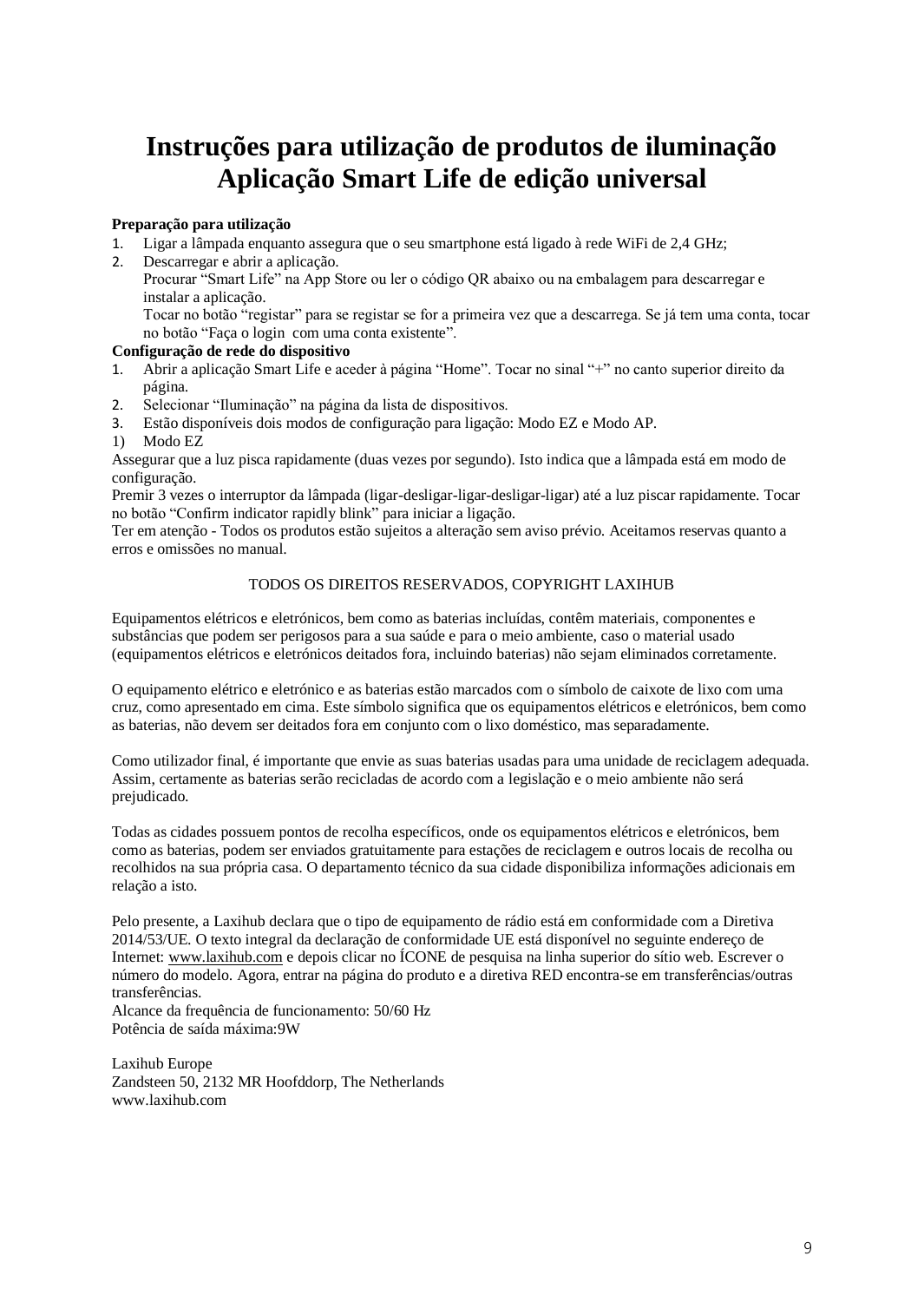# Инструкции по применению осветительного прибора Универсальное излание Smart Life

#### Полготовка к использованию

Включите лампу, убедившись, что ваш смартфон подключен к сети Wi-Fi 2,4 ГГц;  $\mathbf{1}$ 

Загрузите и откройте приложение.

Hайдите «Smart Life» в App Store или отсканируйте QR-код ниже или на упаковке, чтобы загрузить и установить приложение.

Нажмите кнопку «Зарегистрироваться», чтобы зарегистрироваться, если вы загружаете его впервые. Если у вас уже есть учетная запись, нажмите кнопку «Войти».

#### Конфигурация сети устройства

Откройте приложение Smart Life и перейлите на «Ломашнюю» страницу. Коснитесь знака «+» в 1. правом верхнем углу страницы.

Выберите «Освещение» на странице списка устройств.

 $\mathbf{R}$ Для подключения доступны два режима конфигурации: режим EZ и режим AP. 1) Режим EZ

Убедитесь, что индикатор мигает быстро (два раза в секунду). Это означает, что лампа находится в режиме настройки.

Нажмите выключатель лампы 3 раза (вкл-выкл-вкл-выкл-вкл), пока свет не начнет быстро мигать. Нажмите кнопку «Подтвердить, индикатор будет быстро мигать», чтобы начать соединение.

Обратите внимание - все продукты могут быть изменены без предварительного уведомления. Мы принимаем оговорки на случай ошибок и упущений в руководстве.

### ВСЕ ПРАВА ЗАЩИЩЕНЫ, АВТОРСКИЕ ПРАВА LAXIHUB

Электрическое и электронное оборудование и прилагаемые батареи содержат материалы, компоненты и вещества, которые могут быть опасными для вашего здоровья и окружающей среды, если с отходами (выброшенное электрическое и электронное оборудование и батареи) неправильно обращаться.

Электрическое и электронное оборудование и аккумуляторы помечены знаком перечеркнутого мусорного бака, показанного выше. Этот символ означает, что электрическое и электронное оборудование и батареи нельзя утилизировать вместе с бытовыми отходами, а следует утилизировать отдельно.

Как конечный пользователь, важно, чтобы вы отправляли использованные батареи в соответствующее учреждение. Таким образом вы убедитесь, что батареи утилизируются в соответствии с законодательством и не наносят вреда окружающей среде.

Во всех городах созданы пункты сбора, куда электрическое и электронное оборудование и аккумуляторы можно бесплатно сдать на станциях утилизации и других местах сбора, либо забрать у домохозяйств. Дополнительную информацию можно получить в техническом отделе вашего города.

Настоящим Laxihub заявляет, что радиооборудование типа соответствует Директиве 2014/53 / EU. Полный текст декларации соответствия ЕС доступен по следующему адресу в Интернете: www.laxihub.com, а затем щелкните значок поиска в верхней части веб-сайта. Напишите номер модели. Теперь войдите на страницу продукта, и красная директива находится в разделе загрузки / другие загрузки. Лиапазон рабочих частот: 50/60 Гц

Максимальная выходная мощность: 9 Вт